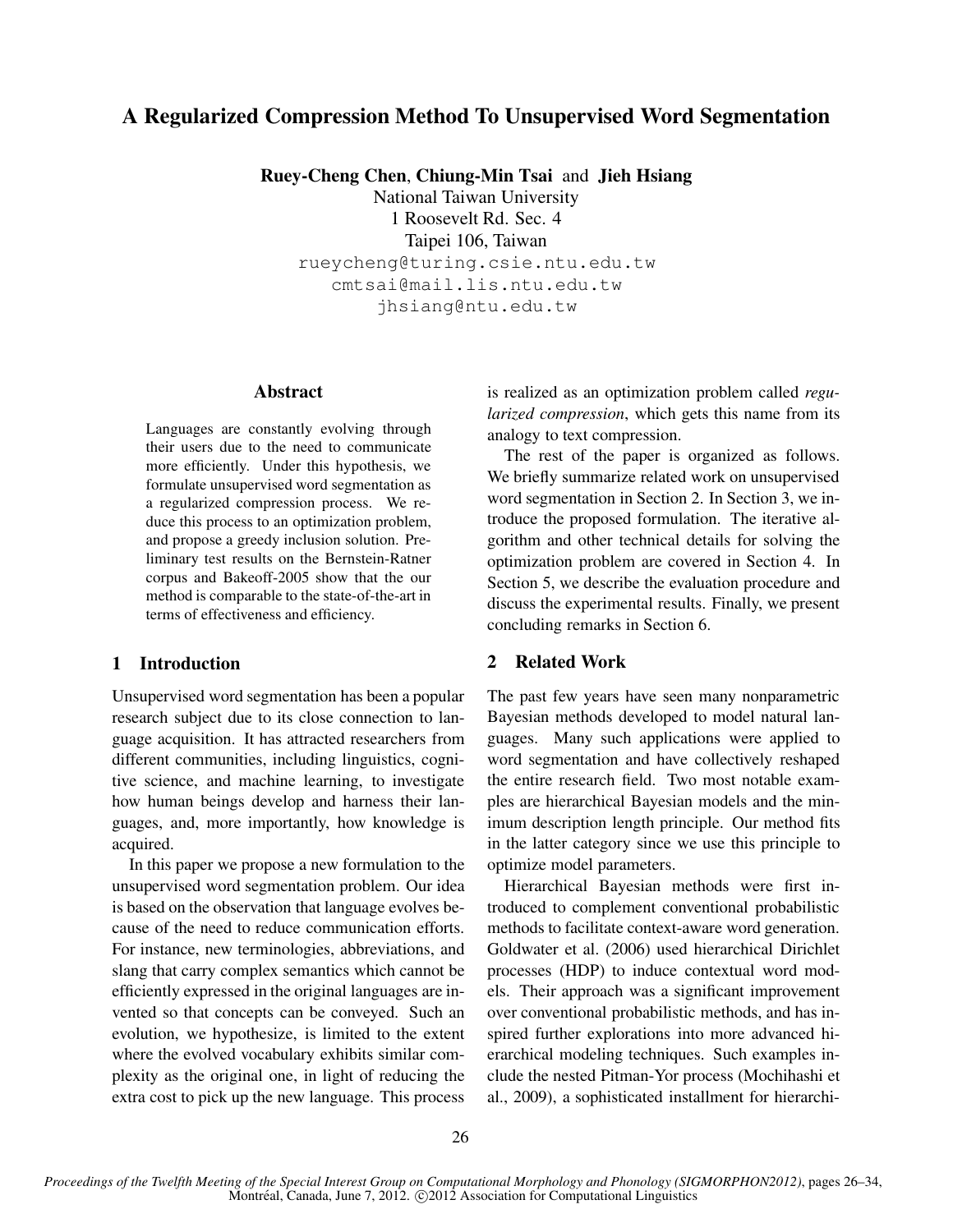cal modeling at both word and character levels, and adaptor grammars (Johnson and Goldwater, 2009), a framework that aligns HDP to probabilistic contextfree grammars.

The minimum description length (MDL) principle, originally developed in the context of information theory, was adopted in Bayesian statistics as a principled model selection method (Rissanen, 1978). Its connection to lexical acquisition was first uncovered in behavioral studies, and early applications focused mostly on applying MDL to induce word segmentation that results in compact lexicons (Kit and Wilks, 1999; Yu, 2000; Argamon et al., 2004). More recent approaches (Zhikov et al., 2010; Hewlett and Cohen, 2011) used MDL in combination with existing algorithms, such as branching entropy (Tanaka-Ishii, 2005; Jin and Ishii, 2006) and bootstrap voting experts (Hewlett and Cohen, 2009), to determine the best segmentation parameters. On various benchmarks, MDL-powered algorithms have achieved state-of-the-art performance, sometimes even surpassing that of the most sophisticated hierarchical modeling methods.

### **3 Regularized Compression**

#### **3.1 Preliminaries**

Consider that the unsegmented text consists of  $K$  utterances and totally of  $N$  characters. We denote the text as a sequence of characters  $\mathbf{c} = \langle c_1, \dots, c_N \rangle$ , as if conceptually concatenating all the  $K$  utterances into one string. The positions of all the utterance boundaries in c are represented as a set  $U = \{u_0 = 0, u_1, \dots, u_K\}$ . In other words, the k-th utterance  $(k = 1, ..., K)$  is stored as the subsequence  $\langle c_{u_{k-1}+1}, \ldots, c_{u_k} \rangle$  in c.

A segmented text is denoted as a sequence of words  $\mathbf{w} = \langle w_1, w_2, \dots, w_M \rangle$  for some  $M < N$ . It represents the same piece of text as c does. The word sequence w is said to *respect* the utterance boundaries U if any word in the sequence does not span over two utterances. Unique elements in a character or word sequence implicitly define an alphabet set (or lexicon). Hereafter, we denote such alphabet sets for c and w as  $A_c$  and  $A_w$ , respectively.

#### **3.2 Effects of Compression**

Word segmentation results from compressing a sequence of characters. By compression, we mean to replace the occurrences for some k-characters subsequence  $\langle c_1, c_2, \ldots, c_k \rangle$  in the text with those for a new string  $w = c_1 c_2 \dots c_k$  (word). This procedure can be generalized to include more subsequences to be replaced, each with a different length. The resulting sequence is a mixture of characters and words introduced during compression. For clarity, we use the term *token sequence* to refer to such a mixed sequence of characters or words.

Compression has a few effects to the token sequence: (i) it increases the total number of tokens, (ii) it expands the alphabet set to include newly produced tokens, (iii) it affects the entropy rate estimates. Note that, by seeing a token sequence as a series of outcomes drawn from some underlying stochastic process, we can estimate the entropy rate empirically.

Items (i) and (ii) are natural consequences of compression. The effort to describe the same piece of information gets reduced at the expense of expanding the vocabulary, and sometimes even changing the usage. A real-life example for this is that language users invent new terminologies for efficiently conveying complex information. Item (iii) describes something more subtle. Observe that, when some  $n$  occurrences of a  $k$ -character subsequence  $\langle c_1, c_2, \ldots, c_k \rangle$  get compressed, each character  $c_i$  loses n occurrences, and totally  $nk$  occurrences move away from the subsequence; as a result, the newly created word  $w$  receives  $n$  occurrences. It is clear that compression has this side effect of redistributing probability masses among the observations (i.e., characters), thereby causing deviation to entropy rate estimates.

#### **3.3 Formulation**

The choice of subsequences to be compressed is essential in the aforementioned process. We hypothesize that a good choice has the following two properties: (i) higher frequency, and (ii) low deviation in entropy rate.

We motivate these two properties as follows. First, high frequency subsequences are favorable here since they are more likely to be character-level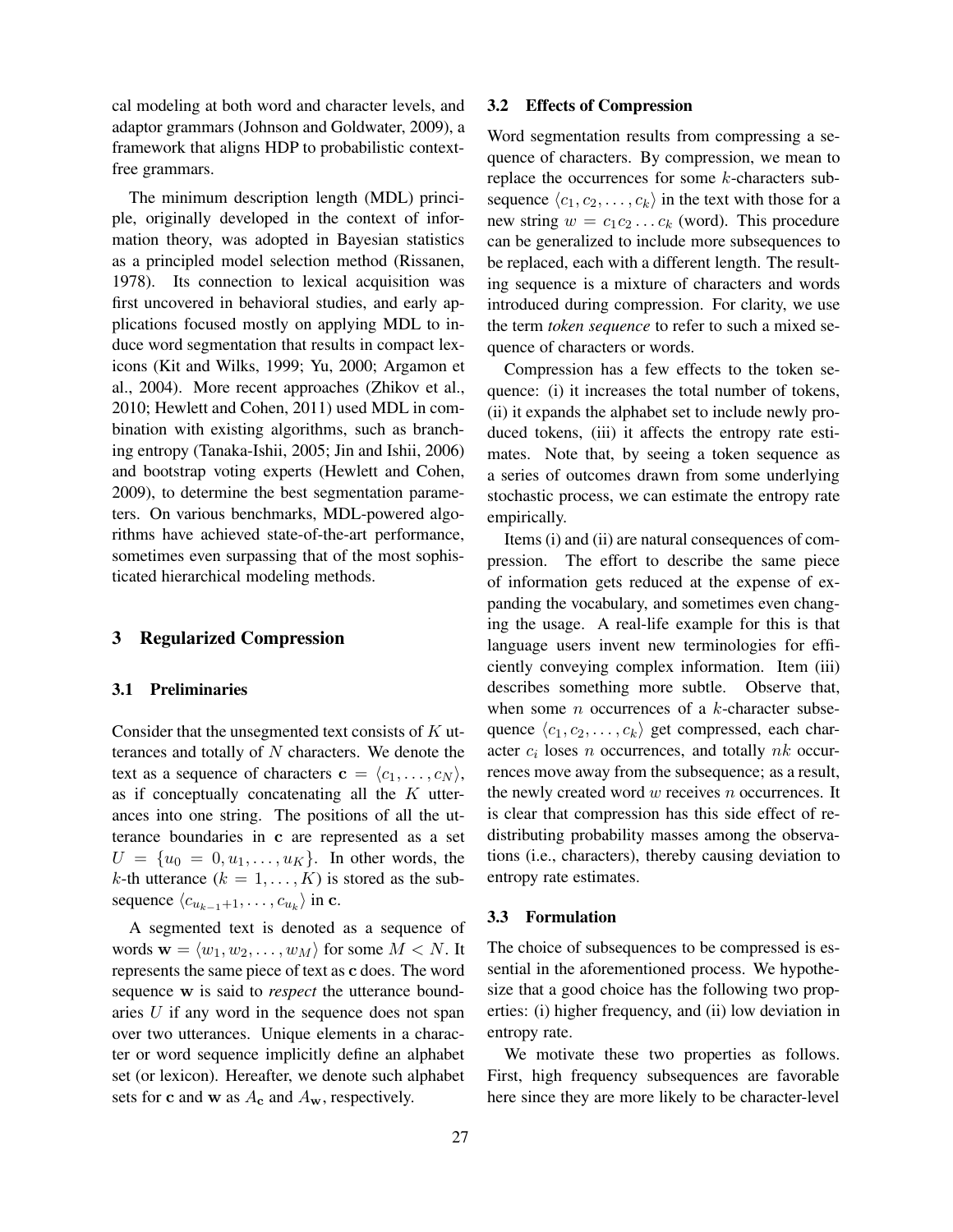collocations; compressing these subsequences results in better compression rate. Second, deviation in entropy rate is reflected in vocabulary complexity, and we believe that it directly translates to efforts that language users pay to adapt to the new language. In this case, there seems no reason to believe that either increasing or decreasing vocabulary complexity is beneficial, since in two trivial "bad choices" that one can easily imagine, i.e., the text being fully segmented or unsegmented, the entropy rates reach both extremes.

Motivated by these observations, we expect that the best word segmentation (i) achieves some predefined compression rate, and (ii) minimizes deviation in entropy rate. This idea is realized as an optimization problem, called *regularized compression*. Conceptually, this problem is defined as:

minimize 
$$
\text{DV}(\mathbf{c}, \mathbf{w})
$$
  
subject to  $\mathbf{w}$  respects  $U$   

$$
|\frac{|\mathbf{w}|}{|\mathbf{c}|} - \rho| \le \epsilon
$$
 (1)

where  $\rho$  denotes some expected compression ratio and  $\epsilon$  denotes the tolerance. Note that  $DV(c, w) =$  $|H(C) - H(W)|$  represents the deviation in entropy rate with respect to sequences c and w. In this definition,  $H(C)$  and  $H(W)$  denote the empirical entropy rates for random variables  $C \in A_c$ and  $W \in A_{\bf w}$ , estimated on the corresponding sequences c and w, respectively.

#### **4 Iterative Algorithm**

## **4.1 Ordered Ruleset**

Acknowledging that exponentially many feasible word sequences need to be checked, we propose an alternative formulation in a restricted solution space. The idea is, instead of optimizing for segmentations, we search for *segmentation generators*, i.e., a set of functions that generate segmentations from the input. The generators we consider here is the *ordered rulesets*.

An ordered ruleset  $R = \langle r_1, r_2, \ldots, r_k \rangle$  is a sequence of translation rules, each of which takes the following form:

$$
w \to c_1 c_2 \ldots c_n,
$$

where the right-hand side  $(c_1c_2 \ldots c_n)$  denotes the n-token subsequence to be replaced, and the lefthand side  $(w)$  denotes the new token to be introduced. Applying a translation rule  $r$  to a token sequence has an effect of replacing all the occurrences for subsequence  $c_1c_2 \ldots c_n$  with those for token w.

Applying an ordered ruleset  $R$  to a token sequence is equivalent to iteratively applying the translation rules  $r_1, r_2, \ldots, r_k$  in strict order. Specifically, consider that the initial token sequence is denoted as  $\mathbf{c}^{(0)}$  and let the final result be denoted as  $c^{(k)}$ . By iterative application, we mean to repeat the following step for  $i = 1...k$ :

> Apply rule  $r_i$  to  $\mathbf{c}^{(i-1)}$  and save the result  $\overline{\mathbf{a}}\cdot\overline{\mathbf{c}}^{(i)}$ .

### **4.2 Alternative Formulation**

This notion of ordered rulesets allows one to explore the search space efficiently using a greedy inclusion algorithm. The idea is to maintain a globally best ruleset B that covers the best translation rules we have discovered so far, and then iteratively expand B by discovering new best rule and adding it to ruleset. The procedure repeats several times until the compression rate reaches some predefined ratio  $\rho$ . In each iteration, the best translation rule is determined by solving a modified version of Equation (1), which is written as follows:

(In iteration *i*)  
\nminimize  
\nsubject to  
\n
$$
\alpha \frac{|\mathbf{c}^{(i)}|}{|\mathbf{c}^{(i-1)}|} + \text{DV}(\mathbf{c}^{(i-1)}, \mathbf{c}^{(i)})
$$
\n
$$
r \text{ is a rule}\n
$$
r(\mathbf{c}^{(i-1)}) = \mathbf{c}^{(i)}
$$
\n
$$
\mathbf{c}^{(i)} \text{ respects } U
$$
\n(2)
$$

Note that the alternative formulation is largely a greedy version of Equation (1) except a few minor changes. First, the compression rate constraint becomes the termination condition in the greedy inclusion algorithm. Second, we add an extra term  $|c^{(i)}|/|c^{(i-1)}|$  to the objective to encourage early inclusion of frequent collocations. The trade-off parameter  $\alpha$  is introduced in Equation (2) to scalarize both terms in the objective.

A brief sketch of the algorithm is given in the following paragraphs.

1. Let *B* be an empty ordered ruleset, and let  $c^{(0)}$ be the original sequence of tokens.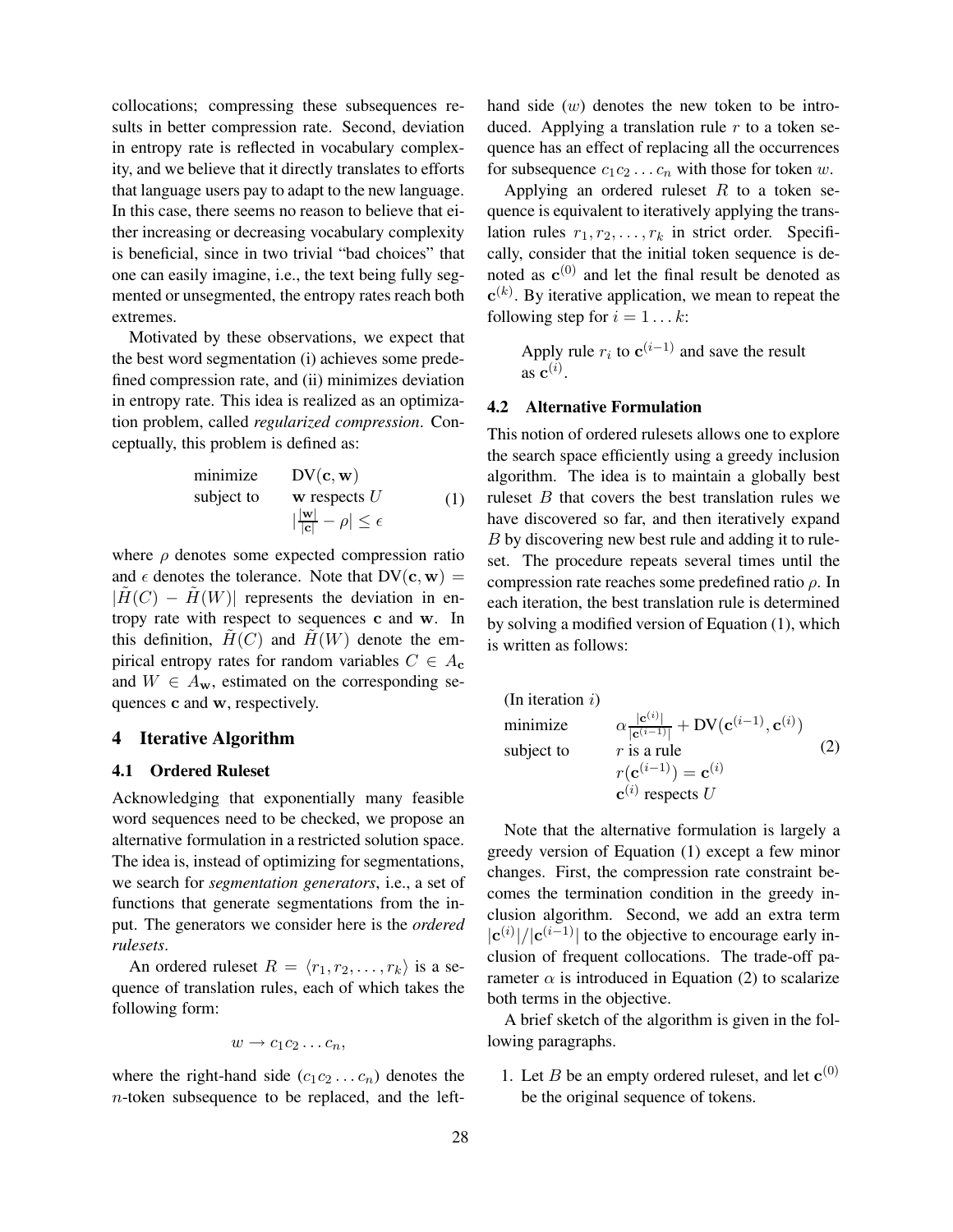- 2. Repeat the following steps for each  $i \in \mathcal{N}$ , starting from  $i = 1$ , until the compression rate reaches some predefined threshold.
	- (a) Find a rule  $r$  that maximizes Equation (2)
	- (b) Apply the rule  $r$  to form a new sequence  $\mathbf{c}^{(i)}$  from  $\mathbf{c}^{(i-1)}$ .
	- (c) Add  $r$  to the end of  $B$ .
- 3. Output *B* and the final sequence.

### **4.3 Implementation**

Additional care needs to be taken in implementing Steps 2a and 2b. The simplest way to collect  $n$ -gram counts for computing the objective in Equation (2) is to run multiple scans over the entire sequence. Our experience suggests that using an indexing structure that keeps track of token positions can be more efficient. This is especially important when updating the affected  $n$ -gram counts in each iteration. Since replacing one occurrence for any subsequence affects only its surrounding n-grams, the total number of such affected n-gram occurrences in one iteration is linear in the number of occurrences for the replaced subsequence. Using an indexing structure in this case has the advantage to reduce seek time. Note that, however, the overall running time remains in the same complexity class regardless of the deployment of an indexing structure. The time complexity for this algorithm is  $O(TN)$ , where T is the number of iterations and  $N$  is the length of the input sequence.

Although it is theoretically appealing to create an  $n$ -gram search algorithm, in this preliminary study we used a simple bigram-based implementation for efficiency. We considered only bigrams in creating translation rules, expecting that the discovered bigrams can grow into trigrams or higher-order  $n$ grams in the subsequent iterations. To allow unmerged tokens (i.e., characters that was supposed to be in one  $n$ -gram but eventually left out due to bigram implementation) being merged into the discovered bigram, we also required that that one of the two participating tokens at the right-hand side of any translation rule has to be an unmerged token. This has a side effect to exclude generation of  $\text{collocation-based words}^1$ . It can be an issue in certain standards; on the test corpora we used, this kind of problems is not obvious.

Another constraint that we added to the implementation is to limit the choice of bigrams to those has more frequency counts. Generally, the number of occurrence for any candidate bigram being considered in the search space has to be greater or equal to some predefined threshold. In practice, we found little difference in performance for specifying any integer between 3 and 7 as the threshold; in this paper, we stick to 3.

## **5 Evaluation**

#### **5.1 Setup**

We conducted a series of experiments to investigate the effectiveness of the proposed segmentation method under different language settings and segmentation standards. In the first and the second experiments, we focus on drawing comparison between our method and state-of-the-art approaches. The third experiment focuses on the influence of data size to segmentation accuracy.

Segmentation performance is assessed using standard metrics, such as precision, recall, and Fmeasure. Generally, these measures are reported only at word level; in some cases where further analysis is called for, we report boundary-level and typelevel measures as well. We used the evaluation script in the official HDP package to calculate these numbers.

The reference methods we considered in the comparative study include the following:

- Hierarchical Dirichlet process, denoted as HDP (Goldwater et al., 2009);
- Nested Pitman-Yor process, denoted as NPY (Mochihashi et al., 2009);
- Adaptor grammars, denoted as AG (Johnson and Goldwater, 2009);
- Branching entropy + MDL, denoted as Ent-MDL (Zhikov et al., 2010);
- Bootstrap voting experts + MDL, denoted as BVE-MDL (Hewlett and Cohen, 2011);
- Description length gain, denoted as DLG (Zhao and Kit, 2008).

<sup>&</sup>lt;sup>1</sup>Fictional examples include "homework" or "cellphone".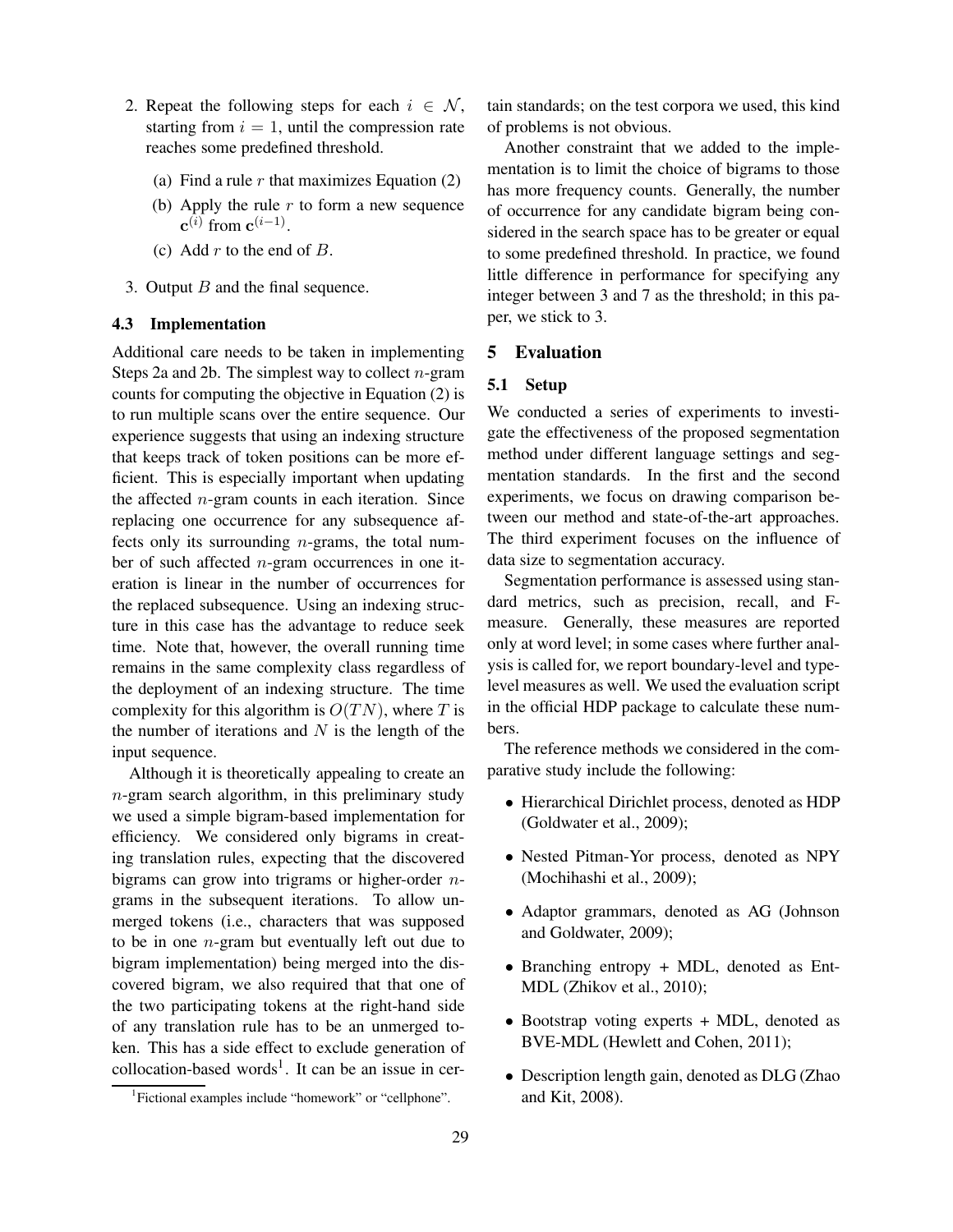The proposed method is denoted as RC; it is also denoted as RC-MDL in a few cases where MDL is used for parameter estimation.

### **5.2 Parameter Estimation**

There are two free parameters  $\alpha$  and  $\rho$  in our model. The parameter  $\alpha$  specifies the degree to which we favors high-frequency collocations when solving Equation (2). Experimentation suggests that  $\alpha$  can be sensitive when set too  $low^2$ . Practically, we recommend optimizing  $\alpha$  based on grid search on development data, or the MDL principle. The formula for calculating description length is not shown here; see Zhikov et al. (2010), Hewlett and Cohen (2011), and Rissanen (1978) for details.

The expected compression rate  $\rho$  determines when to stop the segmentor. It is related to the expected word length: When the compression rate  $|c|/|w|$  reaches  $\rho$  and the segmentor is about to stop,  $1/\rho$  is the average word length in the segmentation. In this sense, it seems  $\rho$  is somehow connected to the language of concern. We expect that optimal values learned on one data set may thus generalize on the other sets of the same language. Throughout the experiments, we estimated this value based on development data.

#### **5.3 Evaluation on Bernstein-Ratner Corpus**

We conducted the first experiment on the Bernstein-Ratner corpus (Bernstein-Ratner, 1987), a standard benchmark for English phonetic segmentation. We used the version derived by Michael Brent, which is made available in the CHILDES database (Brent and Cartwright, 1996; MacWhinney and Snow, 1990). The corpus comprises 9,790 utterances, which amount to 95,809 words in total. Its relatively small size allows experimentation with the most computational-intensive Bayesian models.

Parameter estimation for the proposed method has been a challenge due to the lack of appropriate development data. We first obtained a rough estimate for the compression rate  $\rho$  via human inspection into the first 10 lines of the corpus (these 10 lines were later excluded in evaluation) and used that estimate to set up the termination condition. Since the first

|                                       |       | R                 | н.            | Time                               |
|---------------------------------------|-------|-------------------|---------------|------------------------------------|
| <b>HDP</b>                            |       | 0.752 0.696 0.723 |               |                                    |
| NPY, bigram 0.748 0.767 0.757 17 min. |       |                   |               |                                    |
| AG                                    |       |                   | 0.890         |                                    |
| Ent-MDL                               |       |                   |               | $0.763$ $0.745$ $0.754$ $2.6$ sec. |
| <b>BVE-MDL</b>                        | 0.793 | 0.734             |               | $0.762 - 2.6$ sec.                 |
| <b>RC-MDL</b>                         | 0.771 |                   | $0.819$ 0.794 | $0.9 \text{ sec}$                  |

Table 2: Performance evaluation on the Bernstein-Ratner corpus. The reported values for each method indicate word precision, recall, F-measure and running time, respectively. The boldface value for each column indicates the top performer under the corresponding metric.

10 lines are too small to reveal any useful segmentation cues other than the word/token ration of interest, we considered this setting ("almost unsupervised") a reasonable compromise. In this experiment,  $\rho$  is set to 0.37; the trade-off parameter  $\alpha$  is set to 8.3, optimized using MDL principle in a two-pass grid search (the first pass over  $\{1, 2, \ldots, 20\}$  and the second over  $\{8.0, 8.1, \ldots, 10.0\}$ .

A detailed performance result for the proposed method is described in Table 1. A reference run for HDP is included for comparison. The proposed method achieved satisfactory result at word and boundary levels. Nevertheless, low type-level numbers (in contrast to those for HDP) together with high boundary recall suggested that we might have experienced over-segmentation.

Table 2 covers the same result with less details in order to compare with other reference methods. All the reported measures for reference methods are directly taken from the literature. The result shows that AG achieved the best performance in Fmeasure (other metrics are not reported), surpassing all the other methods by a large margin (10 percent). Among the other methods, our method paired with MDL achieved comparable performance as the others in precision; it does slightly better than the others in recall (5 percent) and F-measure (2.5 percent). Furthermore, our algorithm also seems to be competitive in terms of computational efficiency. On this benchmark it demanded only minimal memory low as 4MB and finished the segmentation run in 0.9 second, even less than the reported running time for both MDL-based algorithms.

<sup>&</sup>lt;sup>2</sup>Informally speaking, when  $\alpha < \tilde{H}(\mathbf{c})$ . The analysis is not covered in this preliminary study.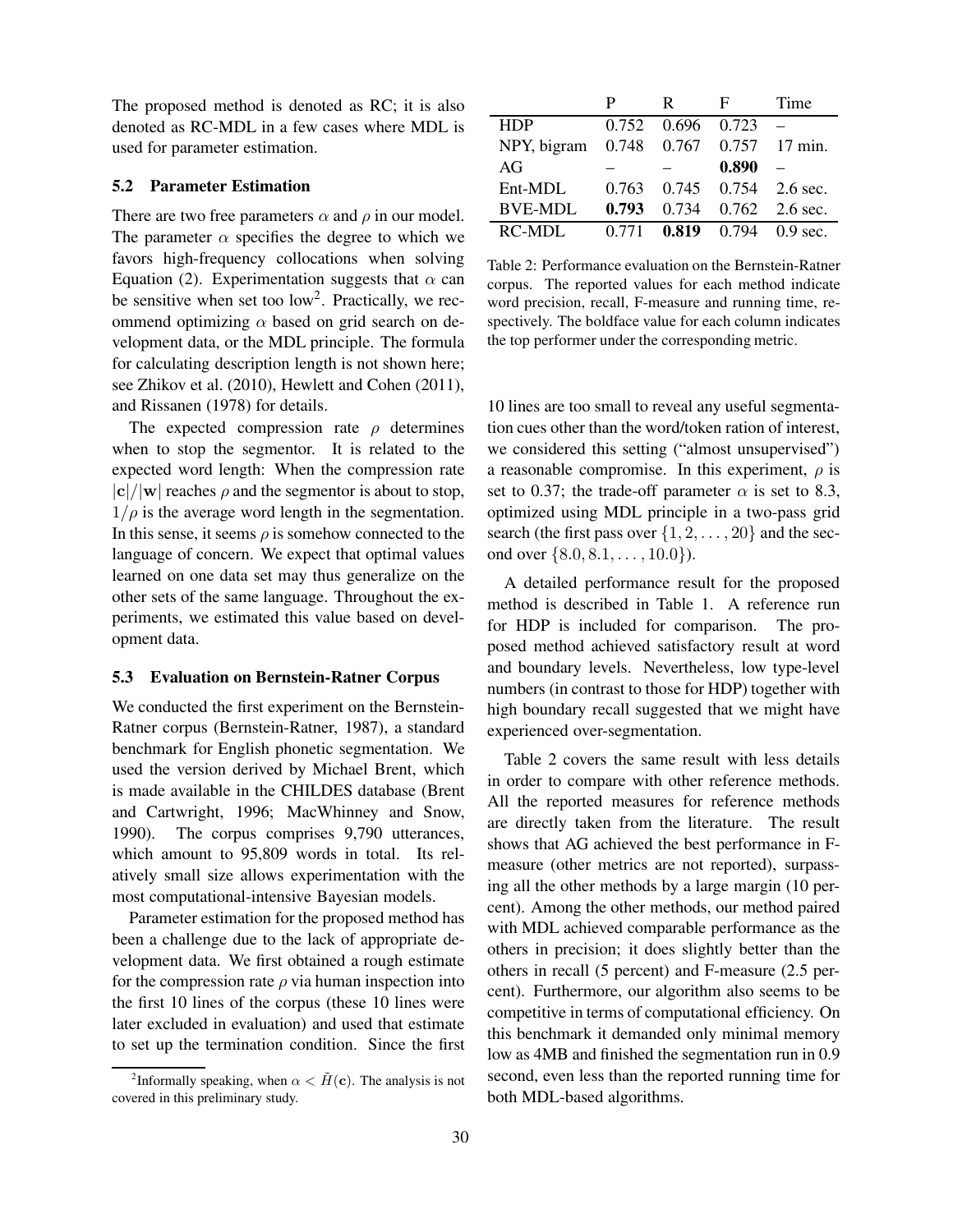|                                                                       |      |      | E.   | BP BR          | <b>RF</b> | TP | TR.                                          | . TF |
|-----------------------------------------------------------------------|------|------|------|----------------|-----------|----|----------------------------------------------|------|
| HDP, Bernstein-Ratner                                                 |      |      |      |                |           |    | 0.75 0.70 0.72 0.90 0.81 0.85 0.64 0.55 0.59 |      |
| RC-MDL, Bernstein-Ratner 0.77 0.82 0.79 0.85 0.92 0.89 0.57 0.48 0.50 |      |      |      |                |           |    |                                              |      |
| RC, CityU training                                                    |      |      |      |                |           |    | 0.75 0.79 0.77 0.89 0.93 0.91 0.63 0.35 0.45 |      |
| RC, MSR training                                                      | 0.73 | 0.82 | 0.77 | 0.86 0.96 0.91 |           |    | $0.70\quad 0.26\quad 0.38$                   |      |

Table 1: Performance evaluation for the proposed method across different test corpora. The first row indicates a reference HDP run (Goldwater et al., 2009); the other rows represent the proposed method tested on different test corpora. Columns indicates performance metrics, which correspond to precision, recall, and F-measure at word (P/R/F), boundary (BP/BR/BF), and type (TP/TR/TF) levels.

| Corpus     | Training (W/T) | Test (W/T) |
|------------|----------------|------------|
| AS         | 5.45M / 141K   | 122K / 19K |
| <b>PKU</b> | 1.1M / 55K     | 104K / 13K |
| CityU      | 1.46M / 69K    | 41K/9K     |
| <b>MSR</b> | 2.37M / 88K    | 107K/13K   |

Table 3: A short summary about the subsets in the Bakeoff-2005 dataset. The size of each subset is given in number of words (W) and number of unique word types (T).

### **5.4 Evaluation on Bakeoff-2005 Corpus**

The second benchmark that we adopted is the SIGHAN Bakeoff-2005 dataset (Emerson, 2005) for Chinese word segmentation. The corpus has four separates subsets prepared by different research groups; it is among the largest word segmentation benchmarks available. Table 3 briefly summarizes the statistics regarding this dataset.

We decided to compare our algorithm with description length gain (DLG), for that it seems to deliver best segmentation accuracy among other unsupervised approaches ever reported on this benchmark (Zhao and Kit, 2008). Since the reported values for DLG were obtained on another closed dataset Bakeoff-2006 (Levow, 2006), we followed a similar experimental setup as suggested in the literature (Mochihashi et al., 2009): We compared both methods only on the training sets for the common subsets CityU and MSR. Note that this experimental setup departed slightly from that of Mochihashi et al. in that all the comparisons were strictly made on the training sets. The approach is more straightforward than the suggested sampling-based method.

Other baseline methods that we considered include HDP, Ent-MDL, and BVE-MDL, for their representativeness in segmentation performance and

|                                    | CityU MSR     |  |
|------------------------------------|---------------|--|
| RC, $r = 0.65$                     | 0.770 0.774   |  |
| DLG, ensemble                      | $0.684$ 0.665 |  |
| Ent-MDL, $n_{max} = 3$ 0.798 0.795 |               |  |

Table 4: Performance evaluation on the common training subsets in the Bakeoff-2005 and Bakeoff-2006 datasets. The reported values are token F-measure. The boldface value in each column indicates the top performer for the corresponding set.

ease of implementation. The HDP implementation we used is a modified version of the offical HDP package<sup>3</sup>; we patched the package to make it work with Unicode-encoded Chinese characters. For Ent-MDL and BVE-MDL, we used the software package<sup>4</sup> distributed by Hewlett and Cohen (2011). We estimated the parameters using the AS training set as the development data. We set  $\alpha$  to 6 based on a grid search. The expected compression rate  $\rho$  that we learned from the development data is 0.65.

In Table 1, we give a detailed listing of various performance measures for the proposed method. Segmentation performance seems moderate at both word and boundary levels. Nevertheless, high type precision and low type recall on both CityU and MSR training corpora signaled that our algorithm failed to discover most word types. This issue, we suspect, was caused by exclusion of low-frequency candidate bigrams, as discussed in Section 4.3.

Table 4 summarizes the result for word segmentation conducted on the CityU and MSR subsets of Bakeoff-2005. Due to practical computational limits, we were not able to run HDP and BVE-MDL on any complete subset. The result shows that our

<sup>3</sup> http://homepages.inf.ed.ac.uk/sgwater/

<sup>4</sup> http://code.google.com/p/voting-experts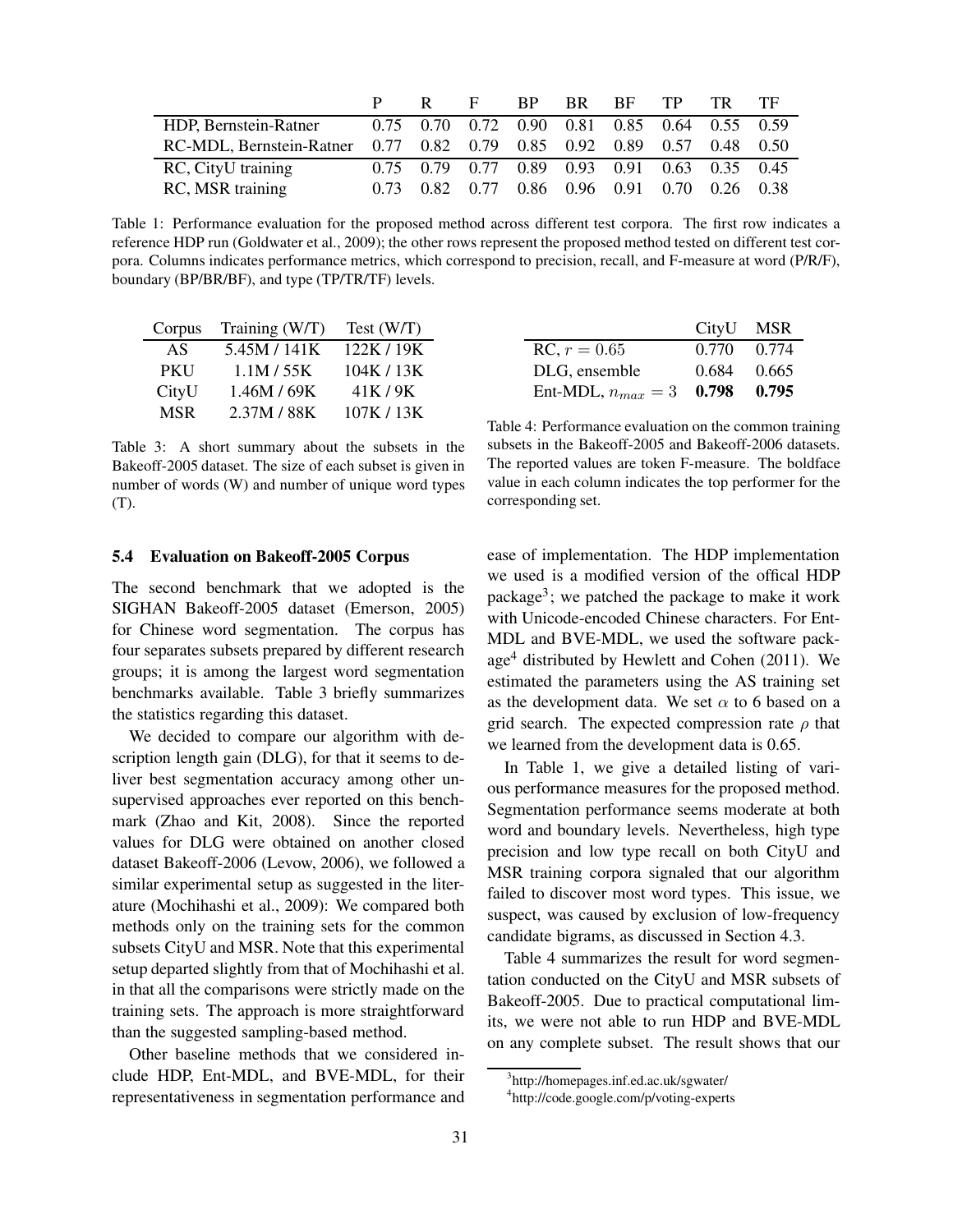

Figure 1: Performance evaluation for the proposed method on the CityU training set.

|                        | $CityU-1k$ MSR-1 $k$ |       |
|------------------------|----------------------|-------|
| RC, $r = 0.65$         | 0.505                | 0.492 |
| HDP, 10 sample average | 0.591                | 0.623 |
| RC, $r = 0.65$ /punc.  | 0.599                | 0.591 |

Table 5: Performance evaluation on two random samples from the common sets (CityU and MSR subsets) in the Bakeoff-2005 and Bakeoff-2006 datasets.

algorithm outperforms DLG by 8 to 10 percents in F-measure, while Ent-MDL still performs slightly better, achieving the top performance among all the experimental runs on both subsets.

To compare with HDP, we conducted another test run on top of a random sample of 1,000 lines from each subset. We chose 1,000 lines because HDP can easily consume more than 4GB of main memory on any larger sample. We adopted standard settings for HDP:  $\alpha_0 = 3,000, \alpha_1 = 300, \text{ and } p_b = 0.2.$  In each trial run, we ran the Gibbs sampler for 20,000 iterations using simulated annealing (Goldwater et al., 2009). We obtained 10 samples from the Gibbs sampler and used the average performance in comparison. It took slightly more than 50 hours to collect one trial run on one subset.

The evaluation result is summarized in Table 5. We ran our algorithm to the desired compression ratio  $r = 0.65$  on this small sample. The result



Figure 2: Performance evaluation for the proposed method on the MSR training set.

shows that the performance of regularized compression is inferior to that of HDP by 9 to 13 percents in F-measure for both sets. To investigate why, we looked into the segmentation output. We observed that, in the regularized compression output, most of the punctuation marks were incorrectly aligned to their neighboring words, owing to the short of frequency counts in this small sample. The HDP, however, does not seem to suffer from this issue.

We devised a simple post-processing step, in which each punctuation mark was forced segmented from the surrounding text. Another outside test was conducted to see how well the algorithm works using heuristics derived from minimal domain knowledge. The additional run is denoted as RC/punc. The result is shown in Table 5. From the result, we found that the combined approach works slightly better than HDP in one corpus, but not in the other.

#### **5.5 Effects of Data Size**

We employed the third experiment to study the influence of corpora size to segmentation accuracy. Since the proposed method relies on empirical estimates for entropy rate to decide the word boundaries, we were interested in learning about how it responds to relatively low and high volume input.

This experiment was conducted on CityU and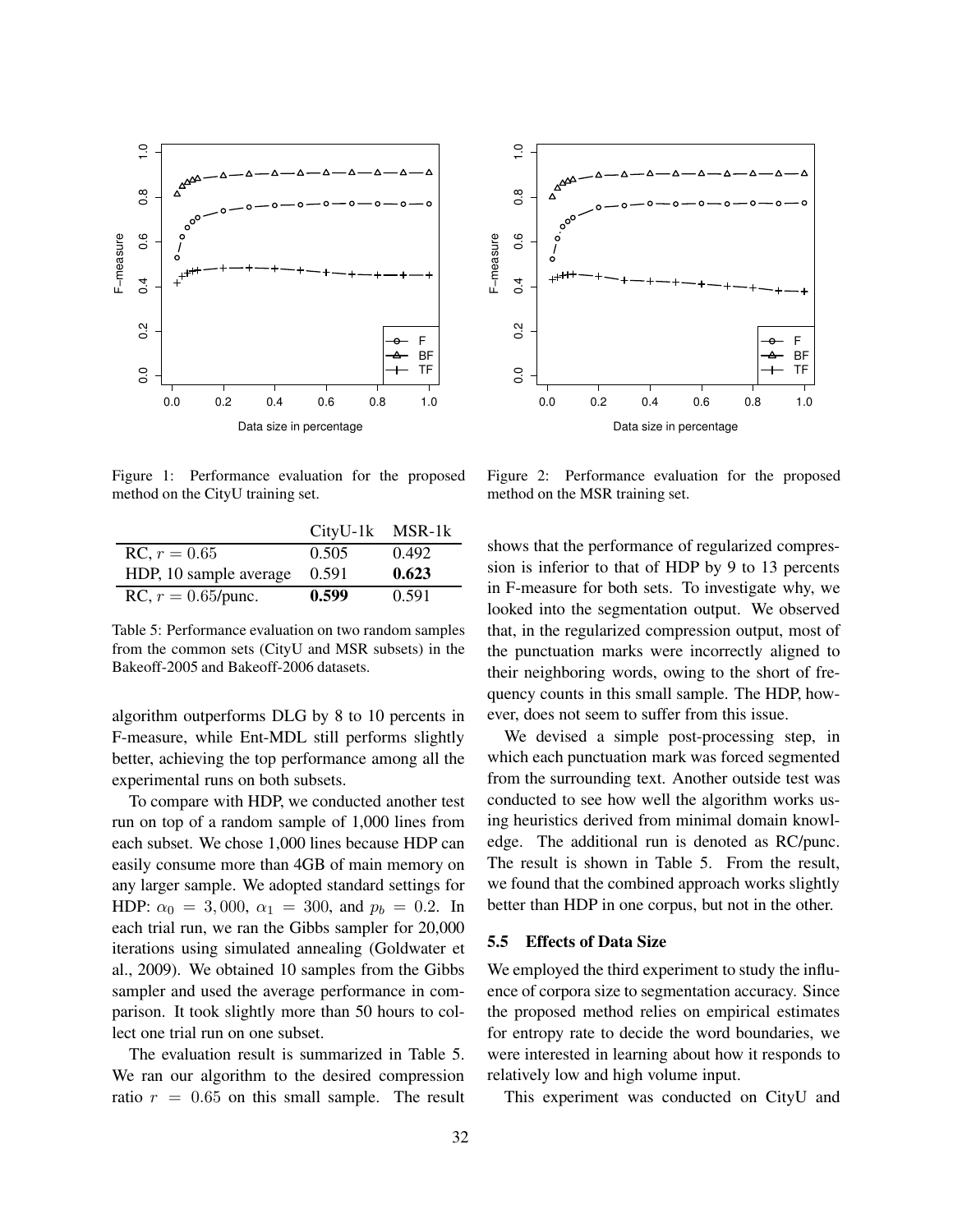MSR training sets. On each corpus, we took the first  $k\%$  of data (in terms of utterances) and tested the proposed method against that subset; this test was repeated several times with different values for  $k$ . In this experiment, we chose the value for  $k$  from the set  $\{2, 4, 6, 8, 10, 20, 30, \ldots, 90, 100\}$ . The performance is evaluated using word, boundary, and type F-measures.

Figures 1 and 2 show the experiment results. Both figures revealed similar patterns for segmentation performance at different volume levels. Word Fmeasures for both corpora begin at roughly 0.52, climb up rapidly to 0.73 as the volume grows from 2% to 20%, and finally settle on some value around 0.77. Boundary F-measures for both corpora show a similar trend—a less steep increase before 20% from 0.80 to 0.89 followed by a plateau at around 0.93. Here, the result seems to suggest that estimating token entropy rate using less than 20% of data might be insufficient for this type of text corpora. Furthermore, since performance is saturated at such an early stage, it seems feasible to split the entire dataset into a number of folds (e.g., 5, in this case) and solve each fold individually in parallel. This technique may greatly enhance the run-time efficiency of the segmentor.

The patterns we observed for type F-measure tells another story. On both corpora, type F-measures do not seem to improve as data volume increases. On CityU corpora, type F-measure gradually increased from 0.42 to 0.48 and then slowly falling back to 0.45. On MSR corpora, type F-measure peaked at 0.45 when receiving 10% of data; after that it started decreasing, going all the way down to 0.37, even lower than the number 0.43 it received at the beginning. Our guess is that, at some early point (20%), the proposed method started to under-segment the text. We suspect that there is some deep connection between performance saturation and undersegmentation, since from the result they both begin at roughly the same level. Further investigation in this respect is needed to give out definitive explanations.

## **6 Concluding Remarks**

Preliminary experimental results suggest that the regularized compression method, even only with partial evidence, seems as effective as the state-ofthe-art methods in different language settings. When paired with MDL criteria, regularized compression is comparable to hierarchical Bayesian methods and MDL-based algorithms in terms of segmentation accuracy and computational efficiency. Furthermore, regularized compression is less memory-demanding than the other approaches; thus, it scales more easily to large corpora for carrying out certain tasks such as segmenting historical texts written in ancient languages, or preprocessing a large dataset for subsequent manual annotation.

We have identified a number of limitations of regular compression. First, the choice of candidate  $n$ grams does not cover *hapax legomena*, i.e., words that occur only once in the corpus. At present, precluding these low-frequency  $n$ -grams seems to be a necessary compromise due to our limited understanding about the dynamics behind regular compression. Second, regularized compression does not work well with low volume data, since on smaller dataset the distribution of frequency counts is less precise. Third, the algorithm may stop identifying new word types at some point. We suspect that this is related to the choice of  $n$ -gram, since in our implementation no two existing "words" can be aggregated into one. These issues shall be addressed in our future work.

### **Acknowledgments**

We thank the anonymous reviewers for their valuable comments. The research efforts described in this paper are supported under the National Taiwan University Digital Archives Project (Project No. NSC-98-2631-H-002-005), which is sponsored by National Science Council, Taiwan.

### **References**

- Shlomo Argamon, Navot Akiva, Amihood Amir, and Oren Kapah. 2004. Efficient unsupervised recursive word segmentation using minimum description length. In *Proceedings of the 20th international conference on Computational Linguistics*, COLING '04, Stroudsburg, PA, USA. Association for Computational Linguistics.
- Nan Bernstein-Ratner. 1987. The phonology of parent child speech. *Children's language*, 6:159–174.